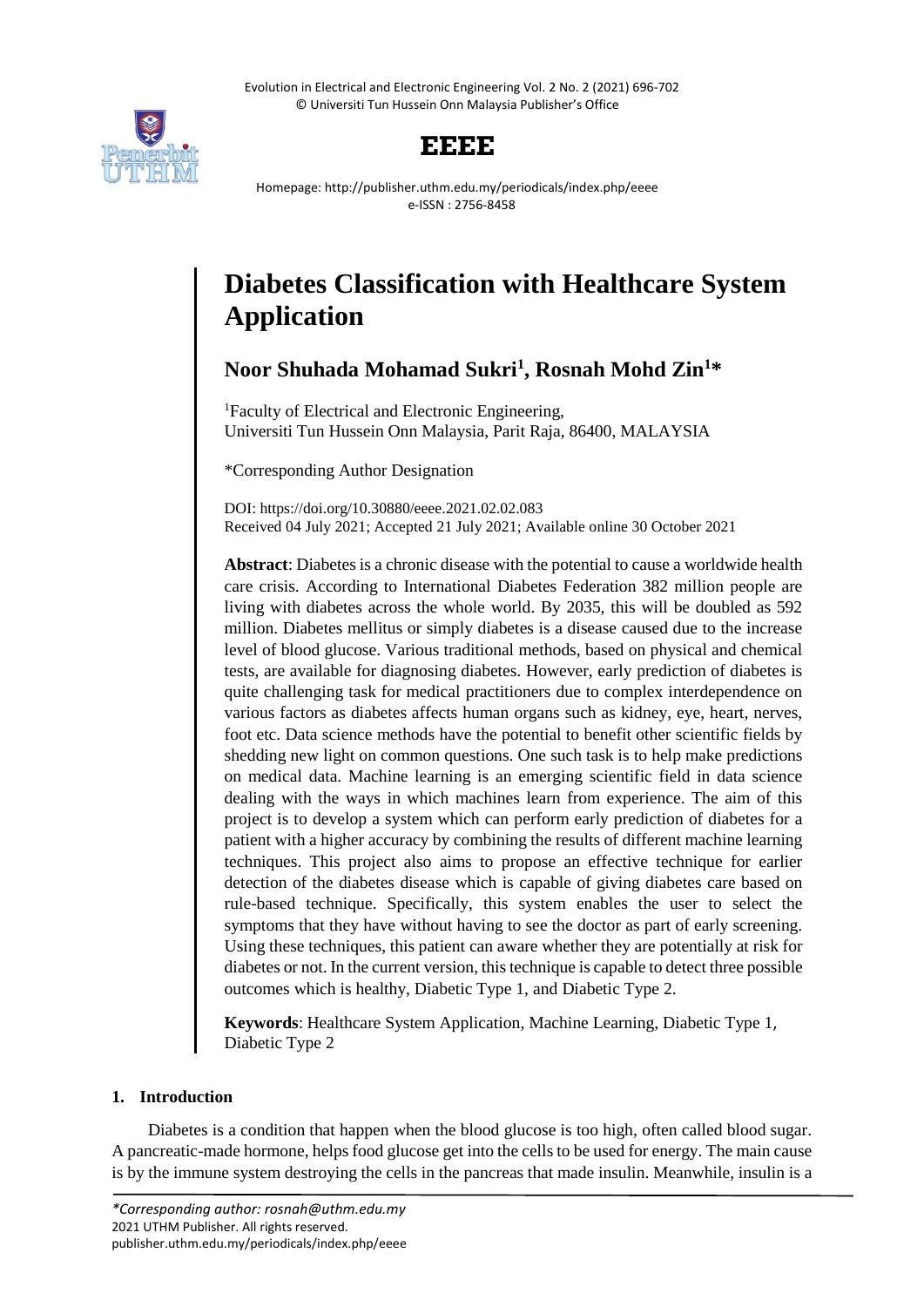hormone produced by the pancreas and helps glucose absorption into cells for use of energy but when there is too much glucose in the body can lead to health issues. Among the risk of diabetes is heart attack, strokes and other cardiovascular disorders by contributing to elevated blood pressure and related to high cholesterol.

Another organ at risk of damage as a result of diabetes is the kidneys, which is exacerbated by poorly regulated diabetes, high blood pressure and high cholesterol. People who have a diabetes will experience nausea, constipation or diarrhea as a result of nerve damage. Usually, diabetes will also effects on skin by affecting the nerves and circulation which can cause dry skin, burns, wounds, bacterial infection, slow healing of cuts and sometimes loss of feeling in the feet. There are many systems that have been developed related to diabetes diseases such as monitoring glucose and insulin [1]-[4]. Besides, many of the systems are proposed to predict diabetes either in type or symptoms [5]-[10].

#### **2. Materials and Methods**

The materials and methods section, otherwise known as methodology, describes all the necessary information that is required to obtain the results of the study.

2.1 Materials

There are a few procedures that must be followed in order to accomplish the project. The procedures are separated into sections, starting with detecting voltage signals at an energy meter, processing data, storing data on a cloud platform, and finally displaying the results.

- The patient's data that been sorted into Microsoft Excel has been separated into section which act as a data. The data uses for the application that been build and will be imported into the application.
- Adobe Animate software is a main source for the project to build an application and using a machine language.
- The final result will determine whether patients have diabetes or not and the healthy diet will be provided to the patients.

The major hardware components in this project are as follows:

i. Adobe Animate software to develop 2-dimension application interactively by using audio, text, video, graphic and animations.

ii. Using various programming languages HTML5, Actionscript 2.0 and Actionscript 3.0

#### 2.2 Methods

This project will through the process step by step, using a flowchart to aid visualization. The flowchart in Figure 1 depicts how the diabetes healthcare system application will function.

The diabetes healthcare application is developed using Adobe Animate CC, Adobe Illustrator and Adobe Photoshop CS6 software. Next, this phase involves five main processes namely interface development, animation, audio, graphics and programming. Interface development is the thing that influences users to use the application. Interface development is very important in application development especially in terms of interface layout, text selection, button layout and background graphic selection. All these elements play a major role in attracting users to use this application. In addition, in this phase, the interface layout should look uniform and not too compact to make it easier for users to use the application.

Next, the selection of text is also very important because the text is the main basis for the distribution of information. Developers also need to keep the text used concise and not make it difficult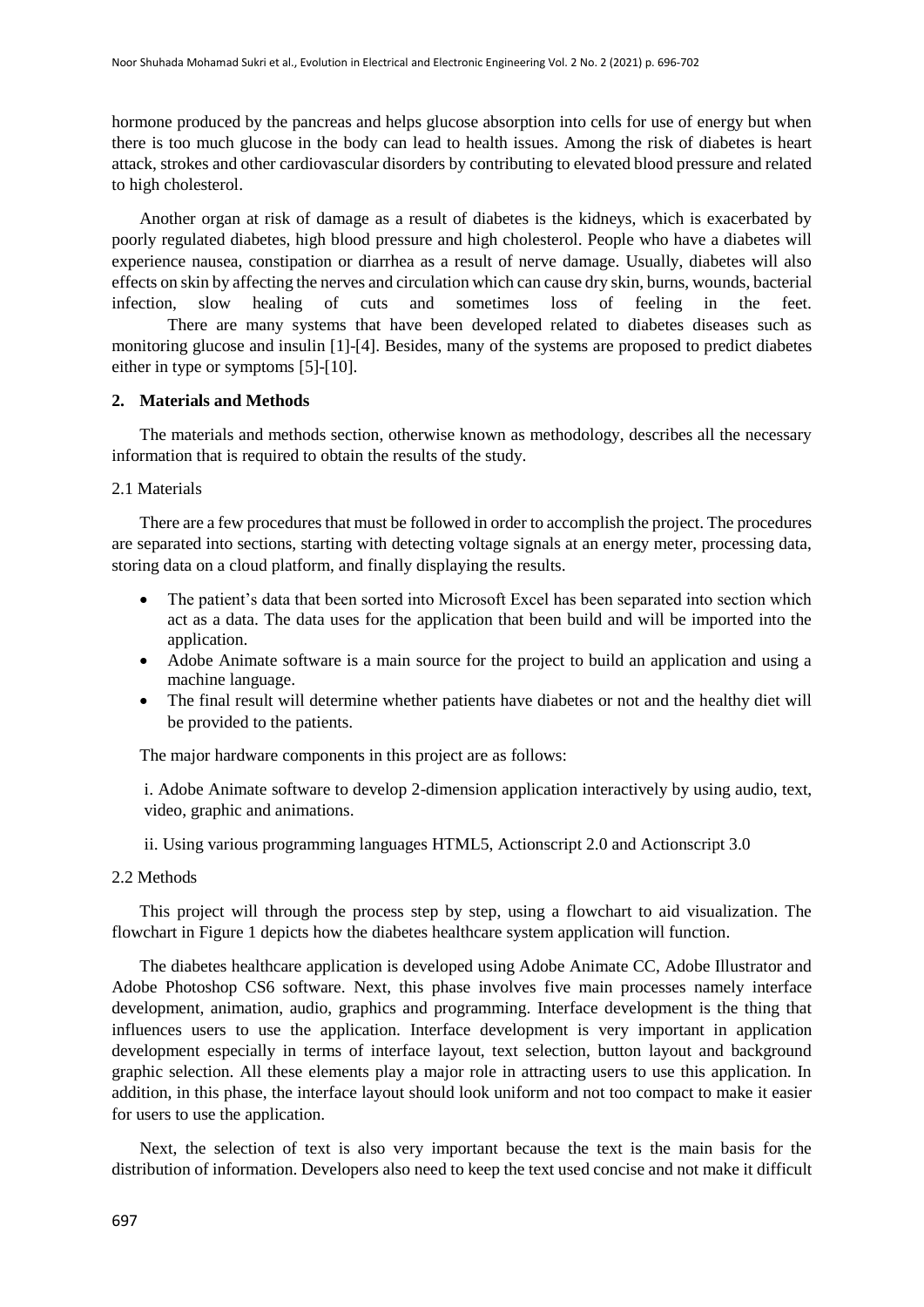for users to read the text. The choice of font type and font colour is also important and should be in accordance with the needs of the target user. The selected font type is *Komika* and *Impact*. This font was chosen because it is easy to read and not too static. The chosen font colour is white and black so that it looks contrast with the background colour.



**Figure 1: Flowchart Process of Project**

Next to the audio, the developer uses background music and special sound effects that can be found for free on the website. Then included in the development assets in the Adobe Animate CC development software. To turn on the functionality of each logic in this game such as button functions, game modes, sounds, animations and logic, this thing uses programming integrated in Adobe Animate CC software. The language used in Adobe Animate CC is Actionscript 3.0. Once all these aspects are successfully run this application goes through the process of alpha and beta testing. This learning game application is used as a prototype before being used as an actual product.

#### **3. Results and Discussion**

The results and discussion section presents data and analysis of the study. This section can be organized based on the stated objectives, the chronological timeline, different case groupings, different experimental configurations, or any logical order as deemed appropriate.

#### 3.1 Results

The proposed system of the project is to developed on how many people are exposed to the diabetes disease. There are respondents that have been involved in the survey. All the result of the respondents have been imported into Microsoft Excel as shown in Figure 2.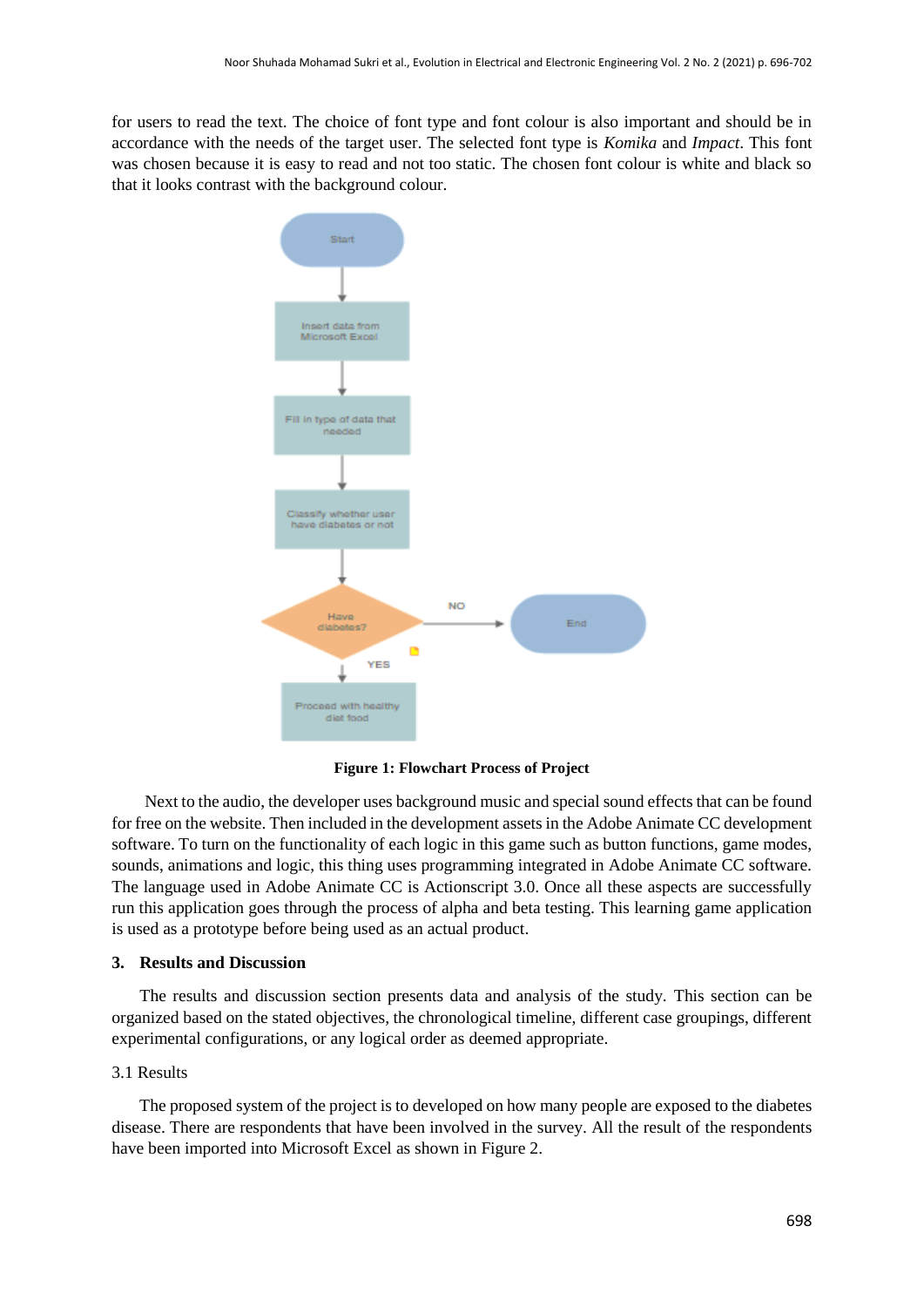| A           | B       | C.            | D             |         | Е          | G                         | H   |         |
|-------------|---------|---------------|---------------|---------|------------|---------------------------|-----|---------|
| Pregnancies | Glucose | BloodPressure | SkinThickness | Insulin | <b>BMI</b> | Diabetes PedigreeFunction | Age | Outcome |
|             | 157     | 72            | 21            | 168     | 25.6       | 0.123                     | 24  |         |
|             | 122     | 64            | 32            | 156     | 35.1       | 0.692                     | 30  |         |
|             | 179     | 70            |               | о       | 35.1       | 0.2                       | 37  |         |
|             | 102     | 86            | 36            | 120     | 45.5       | 0.127                     | 23  |         |
| 6           | 105     | 70            | 32            | 68      | 30.8       | 0.122                     | 37  |         |
|             | 118     | 72            | 19            | o       | 23.1       | 1.476                     | 46  | o       |
|             | 107     | 74            |               | ٥       | 29.6       | 0.254                     | 31  |         |
|             | 103     | 30            | 38            | 83      | 43.3       | 0.183                     | 33  |         |

**Figure 2: Data diabetes patients**

The diabetes healthcare application has been created using the Animate software platform. Adobe Animate is a multimedia software platform used for animation production, Internet applications, desktop applications, mobile applications, mobile games and web browser video players.

Figure 3 shows a diabetes healthcare application that contains a navigation button to go to the main menu page. In addition, there is a navigation button to the next page where each level has a different level. The page screen is shown in Figure 4.



**Figure 3: Application interface display**



**Figure 4: Page screen display**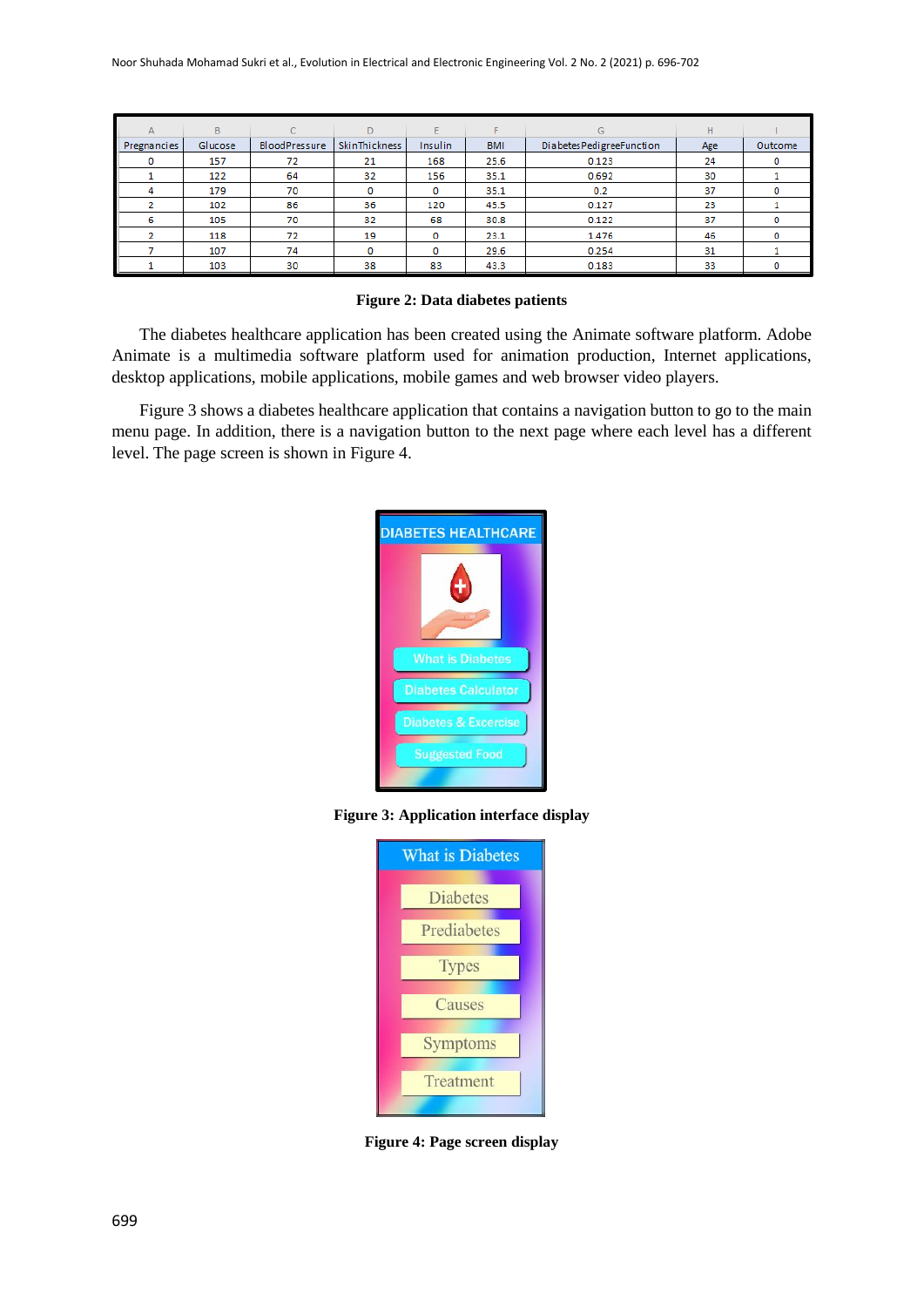This project uses Adobe Animate CC to design Actionscript 3.0 programming scripts. The program used for this drag and drop health application has 5 functions, namely button function, movement function from scene to scene, target button function and timer function. This program is used at each level of the drag and drop health application but is set to differentiate attributes based on the number of different pages and scenes. The Actionscript 3.0 for "drag and drop" is shown in Figure 5.

| function stopdragpuzzle(e:MouseEvent):void{                                                                                                                                                              |  |  |  |  |
|----------------------------------------------------------------------------------------------------------------------------------------------------------------------------------------------------------|--|--|--|--|
| if(e.target.hitTestObject(getChildByName(e.target.name + "Drag"))) {<br>$e.target.x = getChildByName(e.target.name + "Draw", x)$<br>e.target.y = getChildByName(e.target.name + "Drag").y;<br>$point++;$ |  |  |  |  |
|                                                                                                                                                                                                          |  |  |  |  |
| else {                                                                                                                                                                                                   |  |  |  |  |
| $e$ .target.x = $posx$ ;                                                                                                                                                                                 |  |  |  |  |
| $e.target.y = posy;$                                                                                                                                                                                     |  |  |  |  |
|                                                                                                                                                                                                          |  |  |  |  |
| if (poin == 2) $\ell$                                                                                                                                                                                    |  |  |  |  |
| $nxt1v1.visible = true;$                                                                                                                                                                                 |  |  |  |  |
| $status.text = "Correct";$                                                                                                                                                                               |  |  |  |  |
| myTimer.stop();                                                                                                                                                                                          |  |  |  |  |
| nxtlvl.addEventListener(MouseEvent.CLICK,nxt);                                                                                                                                                           |  |  |  |  |
| function nxt (event:MouseEvent) : void                                                                                                                                                                   |  |  |  |  |
|                                                                                                                                                                                                          |  |  |  |  |
| gotoAndStop(1,"Stage 1 Lv 2");                                                                                                                                                                           |  |  |  |  |
|                                                                                                                                                                                                          |  |  |  |  |
|                                                                                                                                                                                                          |  |  |  |  |
| e.target.stopDrag();                                                                                                                                                                                     |  |  |  |  |
|                                                                                                                                                                                                          |  |  |  |  |
|                                                                                                                                                                                                          |  |  |  |  |

**Figure 5: Actionscript 3.0 for "drag and drop"**

A brief note screen display in the diabetes healthcare system application display, where the user is provided with a brief note for reference after the user gets a decision on whether he or she is prone to diabetes or not. This serves to explain to the consumer about the appropriate way of eating. Health sharing screen is shown in Figure 6.



**Figure 6: Health sharing screen**

### 3.2 Discussions

The resulting application design refers to the selected and specified application title. The purpose of this application development design using the model is to ensure that the development design meets the objectives of the study and serves as a simple guide for developers to develop these applications systematically.

The developer made an initial sketch at the beginning of the development of this application which was used as a storyboard. Sketches from storyboards are created to aid the creation of appropriate interactive elements and objects. As a result, developers have created all the multimedia elements so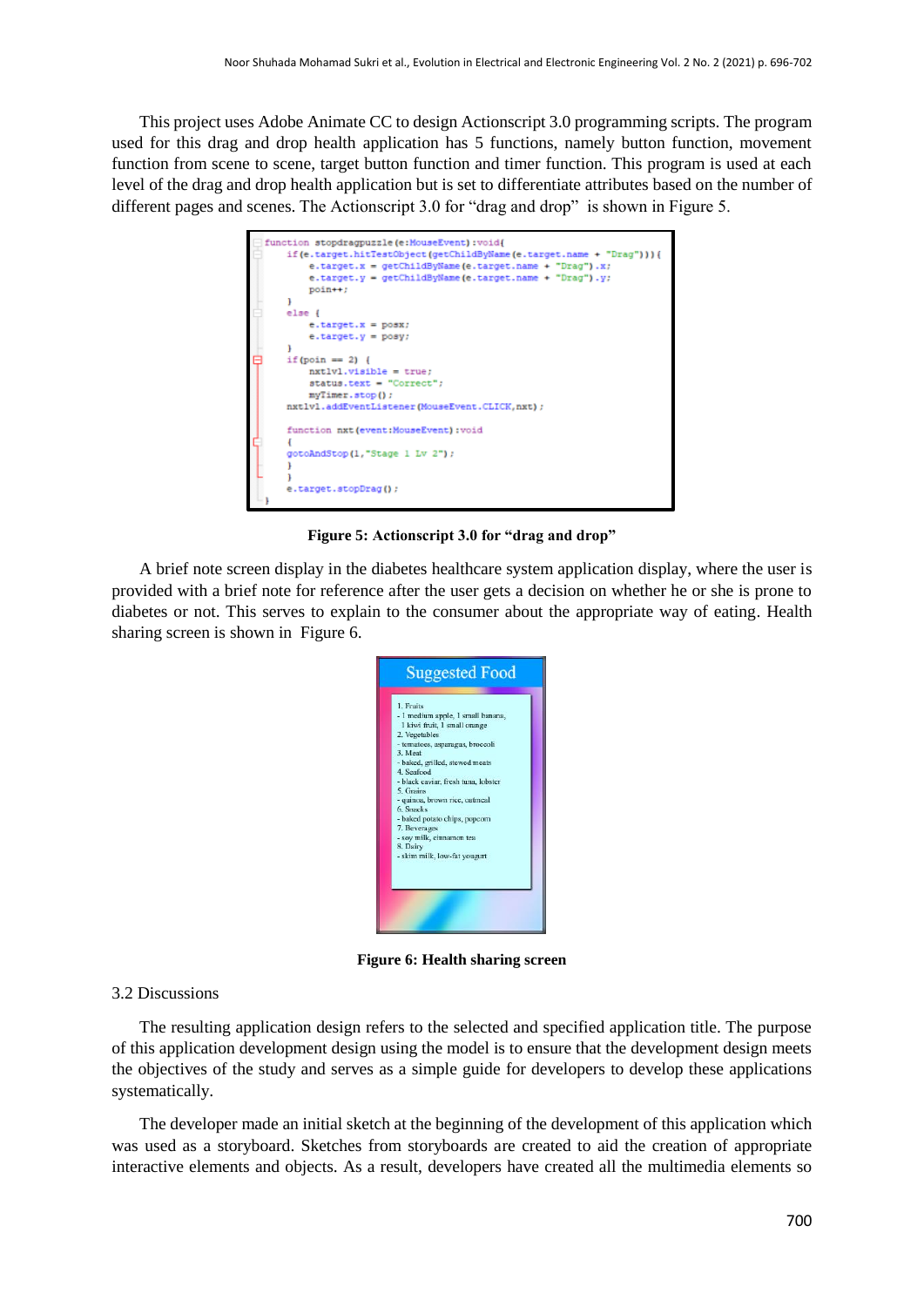that the developed applications can function well and convey information effectively. Developers have incorporated multimedia elements from text, graphics, audio and animation through storyboards and have used buttons and icons to tailor user -directed interests.

In addition, developers can help users find information in detail and easily. The developer created a variety of two -dimensional graphic illustrations related to electrical circuits using Adobe Photoshop CS6 software to make it easier for users to understand the content to be presented and used as an attraction in this application. Developers then use Adobe Animate CC as animation and computer interface design creation software. In addition, Adobe Animate CC also has programming features for animations or buttons found in this application Using graphics that are visually appealing to the user. In addition, Adobe Animate CC also has programming for animations or buttons available in this application using graphics that visually appeal to the user. In addition, the developers have included animated elements that make frames and motion. In the end, all the elements in this framework are used by the development to function efficiently and effectively.

#### **4. Conclusion**

In conclusion, the development of this application has provided an interactive platform where individuals who has a diabetes can get early awareness about the illness and prevent it quickly. This application development process requires careful preparation, such as an initial sketch of a digital element by a storyboard, to ensure that the content is delivered efficiently and effectively. Therefore, the development of diabetes healthcare system applications is expected to help improve the awareness among peoples.

#### **Acknowledgement**

The authors would like to thank the Faculty of Electrical and Electronic Engineering, Universiti Tun Hussein Onn Malaysia for its support.

#### **References**

- [1] P. Dua, F. J. Doyle, and E. N. Pistikopoulos, "Model-based blood glucose control for type 1 diabetes via parametric programming," *IEEE Trans. Biomed. Eng.*, vol. 53, no. 8, pp. 1478–1491, 2006, doi: 10.1109/TBME.2006.878075
- [2] X. Sun, X. Yu, J. Liu, and H. Wang, "Glucose prediction for type 1 diabetes using KLMS algorithm," *Chinese Control Conf. CCC*, vol. 2, no. 2, pp. 1124–1128, 2017, doi: 10.23919/ChiCC.2017.8027498
- [3] M. Hanefeld, H. Fleischmann, T. Siegmund, and J. Seufert, "Rationale for Timely Insulin Therapy in Type 2 Diabetes Within the Framework of Individualised Treatment: 2020 Update," *Diabetes Ther.*, vol. 11, no. 8, pp. 1645–1666, 2020, doi: 10.1007/s13300-020-00855-5
- [4] J. W. Rowe, J. B. Young, K. L. Minaker, A. L. Stevens, J. Pallotta, and L. Landsberg, "Effect of insulin and glucose infusions on sympathetic nervous system activity in normal man," *Diabetes*, vol. 30, no. 3, pp. 219–225, 1981, doi: 10.2337/diab.30.3.219
- [5] S. Thenappan, M. Valan Rajkumar, and P. S. Manoharan, "Predicting Diabetes Mellitus Using Modified Support Vector Machine with Cloud Security," *IETE J. Res.*, vol. 0, no. 0, pp. 1–11, 2020, doi: 10.1080/03772063.2020.1782781
- [6] D. Shetty, K. Rit, S. Shaikh, and N. Patil, "Diabetes disease prediction using data mining," *Proc. 2017 Int. Conf. Innov. Information, Embed. Commun. Syst. ICIIECS*